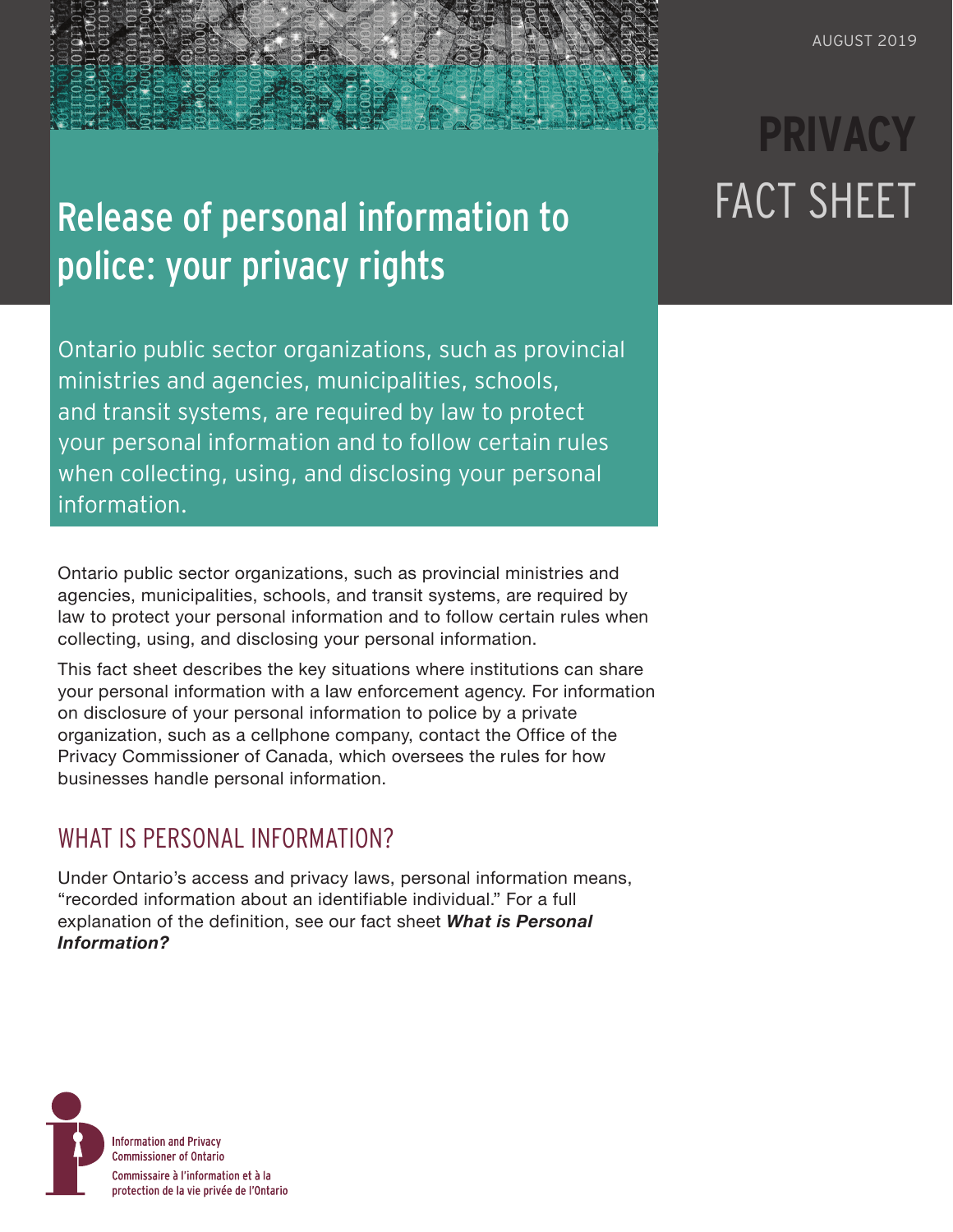### WHAT IS A LAW ENFORCEMENT AGENCY?

A law enforcement agency is an organization that is engaged in policing or conducting investigations that could result in a trial or hearing where penalties may be imposed. Its primary role must be law enforcement. Other organizations that conduct investigations, such as insurance companies and private security firms, are not law enforcement agencies.

## CAN A GOVERNMENT ORGANIZATION RELEASE MY PERSONAL INFORMATION TO THE POLICE WITHOUT A WARRANT OR COURT ORDER?

Generally, institutions should disclose your personal information to a law enforcement agency *only* when required by law, such as in response to a court order.

However, they can disclose in other situations, including where the disclosure is to aid an investigation, and for health or safety reasons.

In all cases, an institution must carefully assess the circumstances before deciding whether to disclose your personal information.

## IN WHAT CIRCUMSTANCES CAN AN ORGANIZATION RELEASE MY PERSONAL INFORMATION TO THE POLICE?

#### **1. When legally required**

An institution may be required by law to disclose your personal information if the law enforcement agency produces a court order (search warrant or production order). Unless the court order is successfully challenged in court, the institution must release the information.

#### **2. To aid a law enforcement investigation**

An institution can disclose your personal information to a law enforcement agency, without a court order, to aid an investigation. In this situation, the law enforcement agency might ask for the information, or the institution might decide to disclose it on its own initiative.

#### On request of a law enforcement agency

A law enforcement agency can't just ask for all the information the institution has about you and reasonably expect to get it.

When a law enforcement agency requests your personal information, the institution must carefully consider the request before deciding whether to release any information.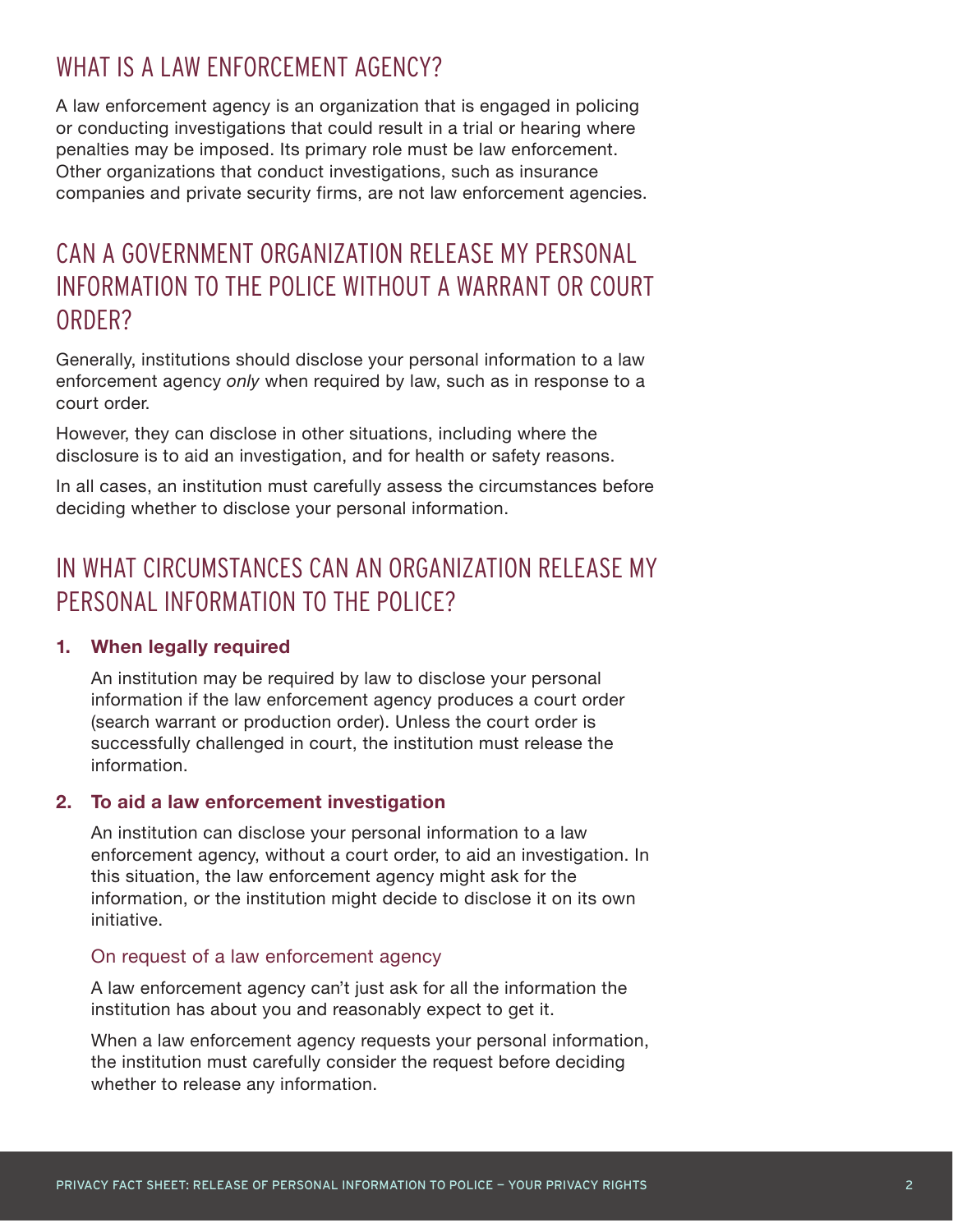The institution must be satisfied that the request is for specific information and is related to a specific investigation.

The institution must then determine whether releasing the information could intrude on a reasonable expectation of privacy.

It should consider:

- the nature of the investigation
- the relevance of the information to the investigation
- the sensitivity of the information
- number of individuals the information relates to
- period of time covered by the request
- number of events the information relates to

If the institution determines disclosing the information would intrude on a reasonable expectation of privacy, then they should not disclose without a court order.

The only exception to this is where there are *urgent circumstances* that do not allow the time to seek a court order. In these cases, the institution should ask the law enforcement agency to explain why it is not possible to get a court order. Urgent circumstances may include cases involving kidnapping, an escaped violent offender, or a missing vulnerable person.

In cases where it does not appear likely that disclosing the information will intrude on a reasonable expectation of privacy, the institution may disclose some or all of the requested information.

#### On the institution's initiative

Under the law, an institution can share your personal information with law enforcement if it reasonably believes that an offence has occurred. However, it should disclose only the information that appears to be relevant and necessary for a potential investigation. For example, if an institution captures an assault on its video surveillance system, it can disclose the video capturing the event, but should generally not disclose all the footage from that day.

#### **3. For health or safety reasons**

An institution can also disclose your information to a law enforcement agency for health or safety reasons. In this situation, the institution must be satisfied that:

- there are compelling concerns about someone's health or safety, having considered:
	- the likelihood of the harm occurring
	- the severity of the harm
	- how soon the harm might occur, and